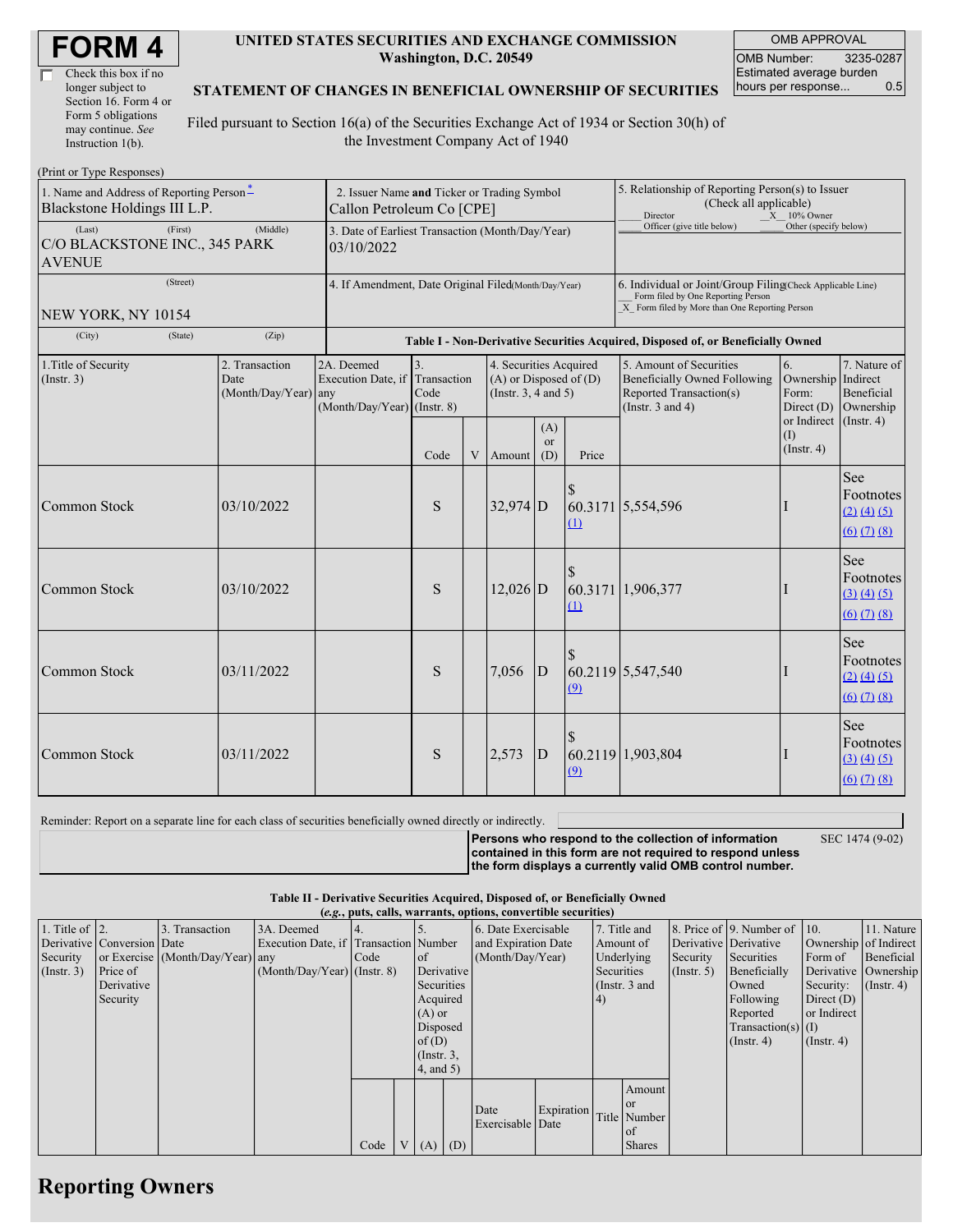|                                                                                                                     | <b>Relationships</b> |              |                      |       |  |  |  |
|---------------------------------------------------------------------------------------------------------------------|----------------------|--------------|----------------------|-------|--|--|--|
| <b>Reporting Owner Name / Address</b>                                                                               | Director             | 10%<br>Owner | Officer <sup>1</sup> | Other |  |  |  |
| Blackstone Holdings III L.P.<br>C/O BLACKSTONE INC.<br><b>345 PARK AVENUE</b><br>NEW YORK, NY 10154                 |                      | X            |                      |       |  |  |  |
| Blackstone Holdings III GP L.P.<br>C/O BLACKSTONE INC.<br><b>345 PARK AVENUE</b><br>NEW YORK, NY 10154              |                      | X            |                      |       |  |  |  |
| Blackstone Holdings III GP Management L.L.C.<br>C/O BLACKSTONE INC.<br><b>345 PARK AVENUE</b><br>NEW YORK, NY 10154 |                      | $\mathbf{X}$ |                      |       |  |  |  |
| <b>Blackstone Inc</b><br><b>345 PARK AVENUE</b><br>NEW YORK, NY 10154                                               |                      | $\mathbf{X}$ |                      |       |  |  |  |
| Blackstone Group Management L.L.C.<br>C/O BLACKSTONE INC.<br><b>345 PARK AVENUE</b><br>NEW YORK, NY 10154           |                      | $\mathbf{X}$ |                      |       |  |  |  |
| <b>SCHWARZMAN STEPHEN A</b><br>C/O BLACKSTONE INC.<br><b>345 PARK AVENUE</b><br>NEW YORK, NY 10154                  |                      | X            |                      |       |  |  |  |

### **Signatures**

| BLACKSTONE HOLDINGS III L.P., By: Blackstone Holdings III GP L.P., its general partner, By: Blackstone Holdings<br>III GP Management L.L.C., its general partner, By: /s/ Tabea Hsi, Name: Tabea Hsi, Title: Senior Managing Director<br>** Signature of Reporting Person |  | 03/14/2022<br>Date |  |  |  |
|---------------------------------------------------------------------------------------------------------------------------------------------------------------------------------------------------------------------------------------------------------------------------|--|--------------------|--|--|--|
| BLACKSTONE HOLDINGS III GP L.P., By: Blackstone Holdings III GP Management L.L.C., its general partner, By: /s/<br>Tabea Hsi, Name: Tabea Hsi, Title: Senior Managing Director<br>Signature of Reporting Person                                                           |  | 03/14/2022<br>Date |  |  |  |
| BLACKSTONE HOLDINGS III GP MANAGEMENT L.L.C., By: /s/ Tabea Hsi, Name: Tabea Hsi, Title: Senior<br><b>Managing Director</b><br>Signature of Reporting Person                                                                                                              |  | 03/14/2022<br>Date |  |  |  |
| BLACKSTONE INC., By: /s/ Tabea Hsi, Name: Tabea Hsi, Title: Senior Managing Director<br>**Signature of Reporting Person                                                                                                                                                   |  |                    |  |  |  |
| BLACKSTONE GROUP MANAGEMENT L.L.C., By: /s/ Tabea Hsi, Name: Tabea Hsi, Title: Senior Managing Director<br>***Signature of Reporting Person                                                                                                                               |  | 03/14/2022<br>Date |  |  |  |
| STEPHEN A. SCHWARZMAN, /s/ Stephen A. Schwarzman<br>**Signature of Reporting Person                                                                                                                                                                                       |  | 03/14/2022<br>Date |  |  |  |

# **Explanation of Responses:**

**\*** If the form is filed by more than one reporting person,*see* Instruction 4(b)(v).

**\*\*** Intentional misstatements or omissions of facts constitute Federal Criminal Violations. *See* 18 U.S.C. 1001 and 15 U.S.C. 78ff(a).

**( 1)** The price reported in Column 4 is a weighted average price. These shares of common stock, par value \$0.01 per share ("Common Stock"), of Callon Petroleum Company (the "Issuer") were sold in multiple transactions ranging from \$60.00 to \$60.60, inclusive. The Reporting Persons undertake to provide to the Issuer, any security holder of the Issuer, or the staff of the Securities and Exchange Commission, upon request, full information regarding the number of shares of Common Stock sold at each separate price in the ranges set forth in this footnote.